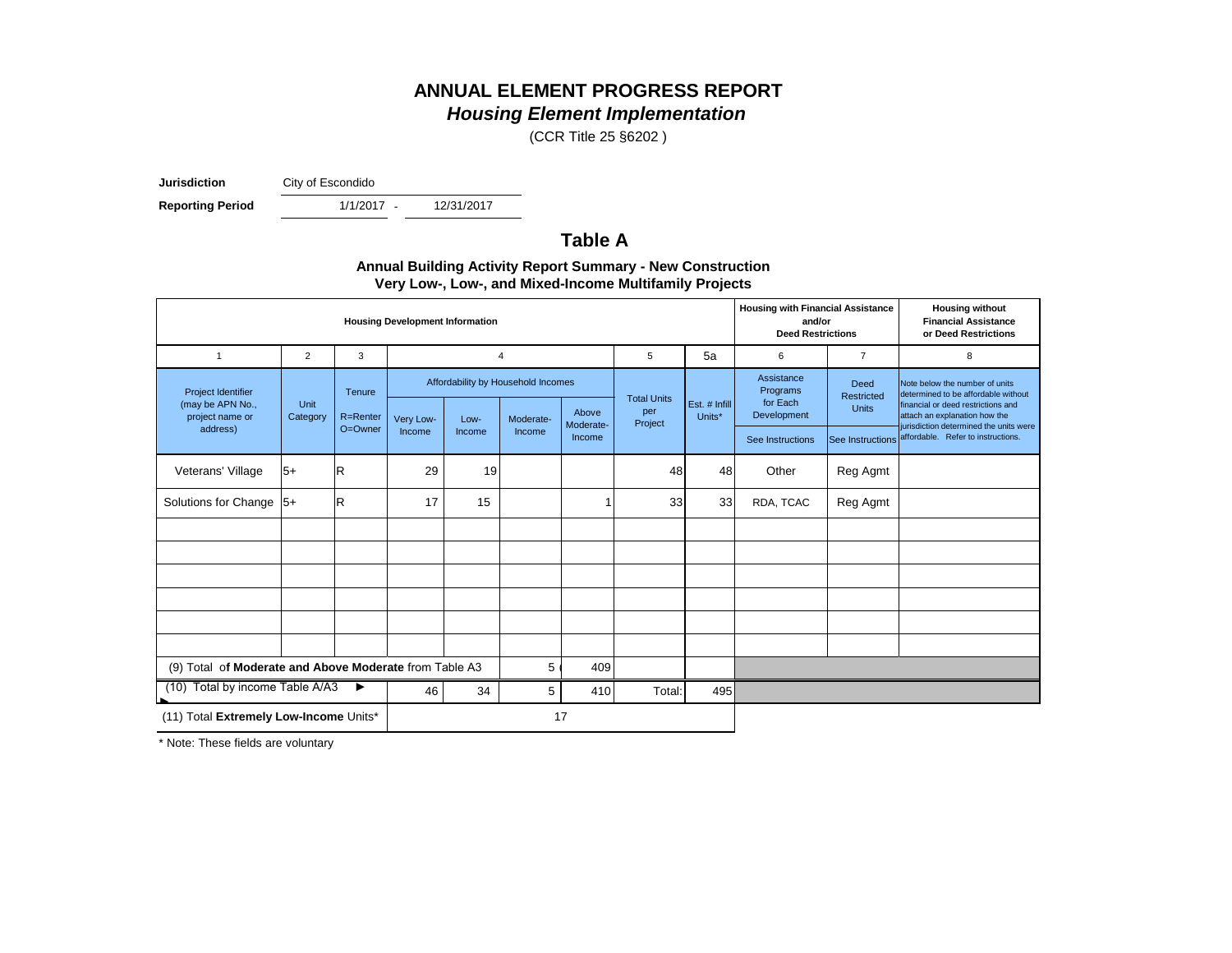## **ANNUAL ELEMENT PROGRESS REPORT** *Housing Element Implementation*

(CCR Title 25 §6202 )

**Jurisdiction** City of Escondido

1/1/2017 -**Reporting Period** 1/1/2017 - 12/31/2017

# **Table A2**

**Annual Building Activity Report Summary - Units Rehabilitated, Preserved and Acquired pursuant to GC Section 65583.1(c)(1)**

Please note: Units may only be credited to the table below when a jurisdiction has included a program it its housing element to rehabilitate, preserve or acquire units to accommodate a portion of its RHNA whichmeet the specific criteria as outlined in GC Section 65583.1(c)(1)

|                                   |                              |                     | Affordability by Household Incomes |                              |                                                                                                                                    |  |  |
|-----------------------------------|------------------------------|---------------------|------------------------------------|------------------------------|------------------------------------------------------------------------------------------------------------------------------------|--|--|
| <b>Activity Type</b>              | Extremely<br>Low-<br>Income* | Very Low-<br>Income | Low-<br>Income                     | <b>TOTAL</b><br><b>UNITS</b> | (4) The Description should adequately document how each unit complies with<br>subsection (c)(7) of Government Code Section 65583.1 |  |  |
| (1) Rehabilitation Activity       |                              |                     |                                    | $\mathbf 0$                  |                                                                                                                                    |  |  |
| (2) Preservation of Units At-Risk |                              |                     |                                    | 0                            |                                                                                                                                    |  |  |
| (3) Acquisition of Units          |                              |                     |                                    | 0                            |                                                                                                                                    |  |  |
| (5) Total Units by Income         | 0                            | 0                   | 0                                  | 0                            |                                                                                                                                    |  |  |

\* Note: This field is voluntary

#### **Table A3 Annual building Activity Report Summary for Above Moderate-Income Units (not including those units reported on Table A)**

|                                                     | 1.<br><b>Single Family</b> | 2.<br><b>2 - 4 Units</b> | 3.<br>5+ Units | 4.<br><b>Second Unit</b> | 5.<br><b>Mobile Homes</b> | 6.<br><b>Total</b> | 7.<br>Number of<br>infill units* |
|-----------------------------------------------------|----------------------------|--------------------------|----------------|--------------------------|---------------------------|--------------------|----------------------------------|
| No. of Units Permitted for<br><b>Moderate</b>       | $\Omega$                   | $\Omega$                 | $\Omega$       | 5                        | 0                         | 5                  |                                  |
| No. of Units Permitted for<br><b>Above Moderate</b> | 233                        | 0                        | 176            |                          |                           | 409                |                                  |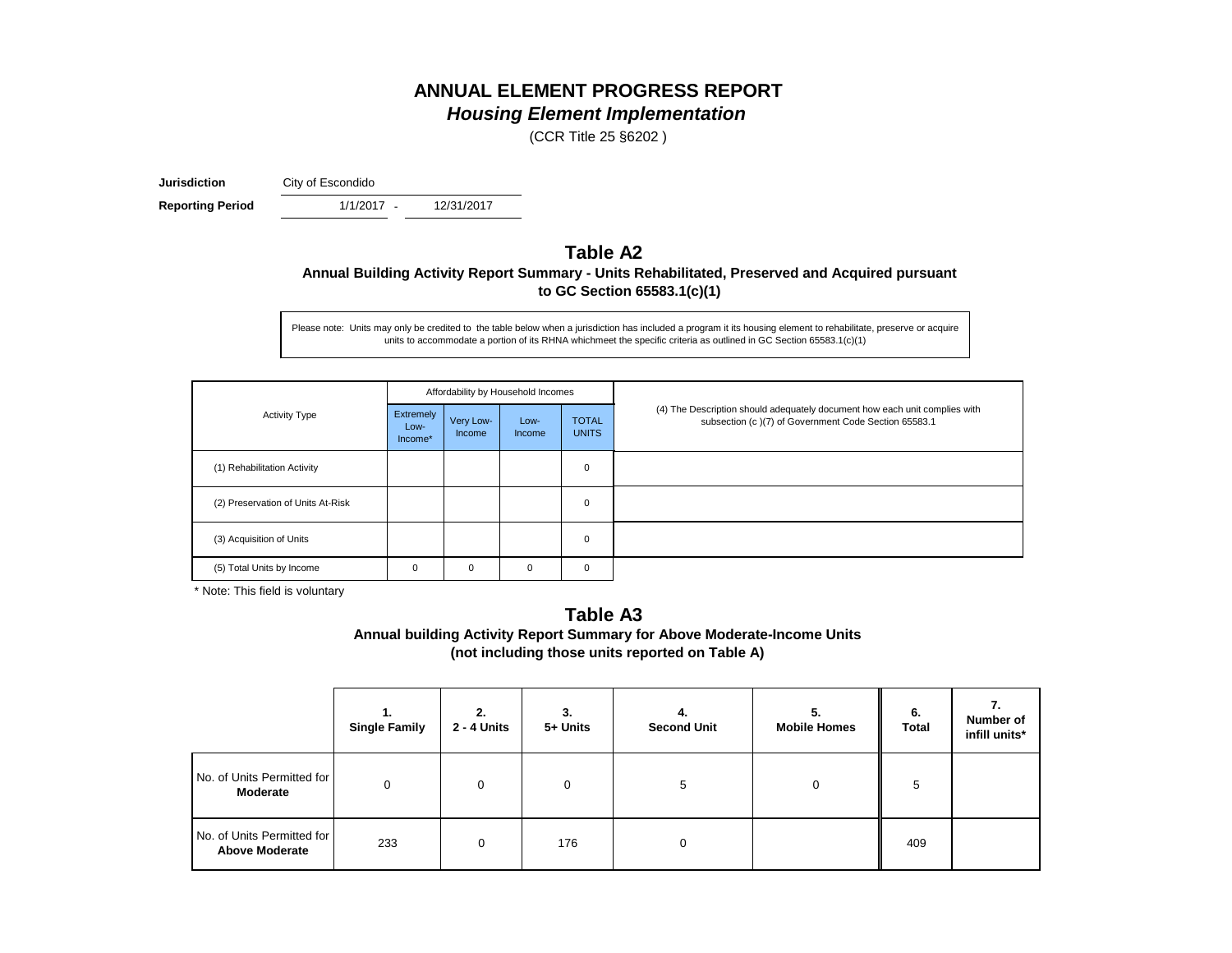## **ANNUAL ELEMENT PROGRESS REPORT** *Housing Element Implementation*

(CCR Title 25 §6202 )

**Jurisdiction** City of Escondido

**Reporting Period** 1/1/2017 - 12/31/2017

1/1/2017 -

#### **Table B**

#### **Regional Housing Needs Allocation Progress**

**Permitted Units Issued by Affordability**

|                                         | Enter Calendar Year starting with the first year of<br>the RHNA allocation period. See Example.                                 |                                              | 2013           | 2014                   | 2015           | 2016                   | 2017      | 2018      | 2019                   | 2020      | <b>Total Units</b>      | Total                                    |
|-----------------------------------------|---------------------------------------------------------------------------------------------------------------------------------|----------------------------------------------|----------------|------------------------|----------------|------------------------|-----------|-----------|------------------------|-----------|-------------------------|------------------------------------------|
|                                         | <b>Income Level</b>                                                                                                             | <b>RHNA</b><br>Allocation by<br>Income Level | Year 1         | Year<br>$\overline{2}$ | Year<br>3      | Year<br>$\overline{4}$ | Year<br>5 | Year<br>6 | Year<br>$\overline{7}$ | Year<br>8 | to Date<br>(all years)  | <b>Remaining RHNA</b><br>by Income Level |
| Very Low                                | Deed<br>Restricted<br>Non-deed                                                                                                  | 1,042                                        | $\overline{7}$ | $\mathbf 0$            | $\mathbf 0$    | $\mathbf 0$            | 46        |           |                        |           | 53                      | 989                                      |
| Low                                     | restricted<br>Deed<br>Restricted                                                                                                | 791                                          | 28             | $\mathbf 0$            | 11             | $\mathbf 0$            | 34        |           |                        |           | 73                      | 717                                      |
|                                         | Non-deed<br>restricted                                                                                                          |                                              | $\mathbf 1$    |                        |                |                        |           |           |                        |           | $\overline{\mathbf{1}}$ |                                          |
| Moderate                                | Deed<br>Restricted                                                                                                              | 733                                          | $\mathbf 0$    | $\mathbf 0$            | 0              | $\mathbf 0$            |           |           |                        |           | $\mathbf 0$             | 727                                      |
|                                         | Non-deed<br>restricted                                                                                                          |                                              |                |                        |                | $\mathbf{1}$           | 5         |           |                        |           | 6                       |                                          |
|                                         | Above Moderate                                                                                                                  | 1,609                                        | 108            | 56                     | $\overline{7}$ | 163                    | 410       |           |                        |           | 744                     | 865                                      |
| Total RHNA by COG.                      | Enter allocation number:                                                                                                        | 4,175                                        | 144            | 56                     | 18             | 164                    | 495       |           |                        |           | 877                     |                                          |
| Total Units $\rightarrow$ $\rightarrow$ |                                                                                                                                 |                                              |                |                        |                |                        |           |           |                        |           | 3,298                   |                                          |
|                                         | Remaining Need for RHNA Period<br>$\blacktriangleright$<br>▶<br>$\blacktriangleright$<br>$\rightarrow$<br>$\blacktriangleright$ |                                              |                |                        |                |                        |           |           |                        |           |                         |                                          |

Note: units serving extremly low-income households are included in the very low-income permitted units totals.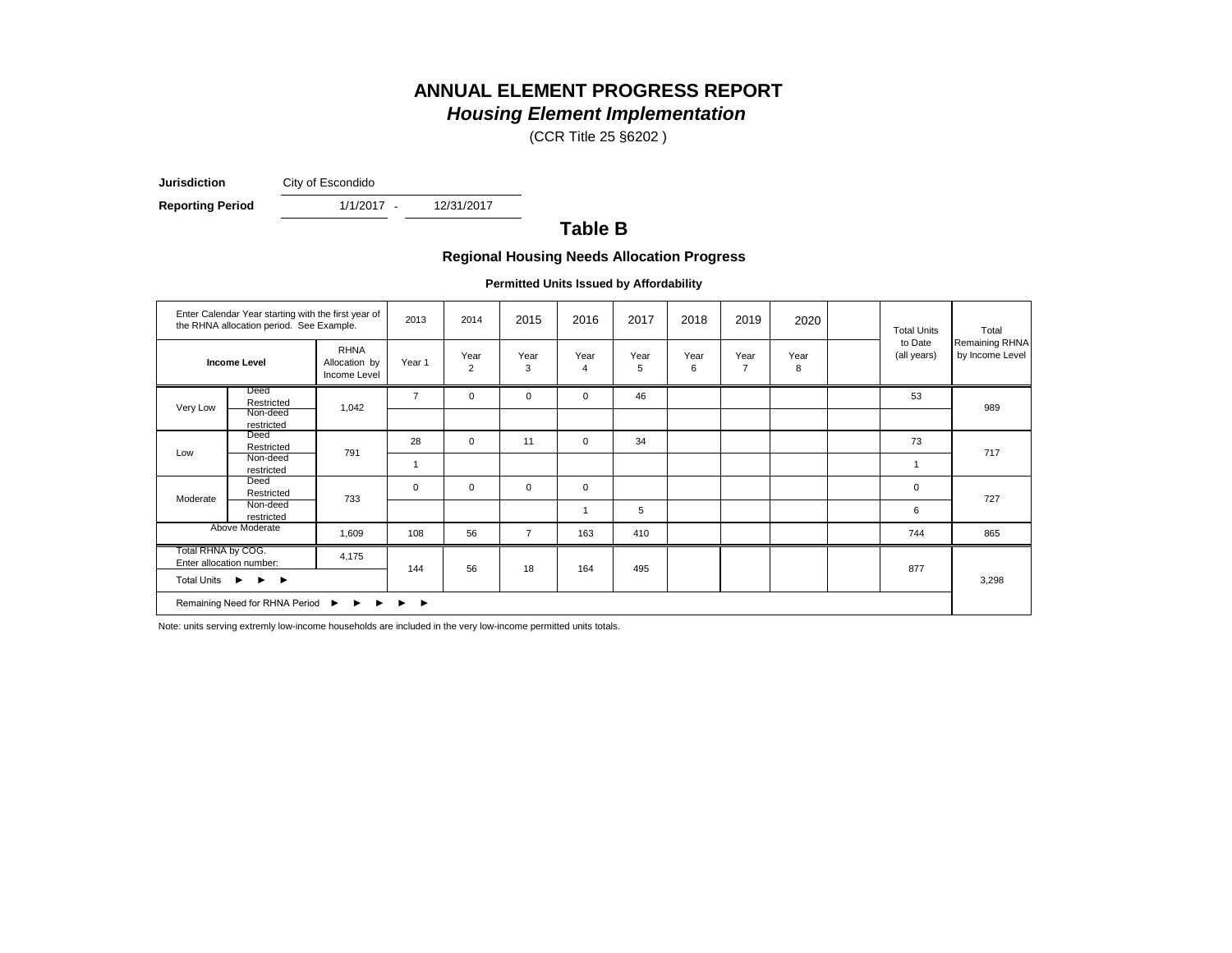# **Jurisdiction City of Escondido**

*Reporting Period* **1/1/17-12/31/17** 

 **Table C Program Implementation Status**

| <b>Program Description</b><br>(By Housing Element Program Names)                                                                                                                                                                                                                   | Housing Programs Progress Report - Government Code Section 65583<br>Describe progress of all programs including progress in removing regulatory barriers. |                             |                                                                                                                                                                                                                                                                                                                                                                                                                                                                                                                                                                                                        |  |  |
|------------------------------------------------------------------------------------------------------------------------------------------------------------------------------------------------------------------------------------------------------------------------------------|-----------------------------------------------------------------------------------------------------------------------------------------------------------|-----------------------------|--------------------------------------------------------------------------------------------------------------------------------------------------------------------------------------------------------------------------------------------------------------------------------------------------------------------------------------------------------------------------------------------------------------------------------------------------------------------------------------------------------------------------------------------------------------------------------------------------------|--|--|
| <b>Name of Program:</b>                                                                                                                                                                                                                                                            | <b>Objective</b>                                                                                                                                          | <b>Timeframe</b><br>in H.E. | <b>Status of Program Implementation</b><br>as of 12-31-17                                                                                                                                                                                                                                                                                                                                                                                                                                                                                                                                              |  |  |
| 1.1: Project Development<br>Create increased supply of affordable housing units for<br>lower income households, including those households<br>with extremely low incomes. Every effort will be made to<br>accomplish this through redevelopment and<br>acquisition/rehabilitation. | <b>Anticipated impact:</b><br>Increased supply of rental<br>units for extremely low-,<br>very low- and low-income<br>residents<br>300 units               | Ongoing                     | The City recently contracted with both Community<br>Housing Works and Solutions for Change to develop<br>affordable rental projects consisting of<br>acquisition/rehabilitation of existing units (CHW) and<br>new construction (Solutions for Change). The CHW<br>project was completed in April 2017, and consists of<br>11 HOME affordable units out of 200 total affordable<br>units in the project. Solutions for Change completed<br>construction of a new, affordable rental project<br>consisting of 33 units (32 affordable) in July 2017. 32<br>new affordable units were completed in 2017. |  |  |
| 1.2: Lot Consolidation<br>Encourage consolidation of small lots to utilize land more<br>efficiently and facilitate the development of mixed use<br>and affordable multi-family developments                                                                                        | <b>Anticipated impact:</b><br><b>Facilitate development as</b><br>envisioned in the General<br>Plan.                                                      | Ongoing                     | A ministerial process is utilized for basic lot<br>consolidation.<br>The City continues to encourage consolidation of lots<br>to facilitate mixed-use and affordable developments.                                                                                                                                                                                                                                                                                                                                                                                                                     |  |  |
| 1.3 Infill New Construction<br>Support new construction of homeownership and rental<br>units and redevelopment/revitalization on infill sites. The<br>City also encourages recycling and revitalizing of sites for<br>a variety of housing types and income levels.                | <b>Anticipated impact: New</b><br>housing opportunities for<br>homeownership and rental<br>for low- and moderate-<br>income households.                   | Ongoing                     | Solutions for Change completed construction on an<br>affordable rental project of 33 units on an infill site on<br>South Escondido Boulevard, in July 2017.                                                                                                                                                                                                                                                                                                                                                                                                                                            |  |  |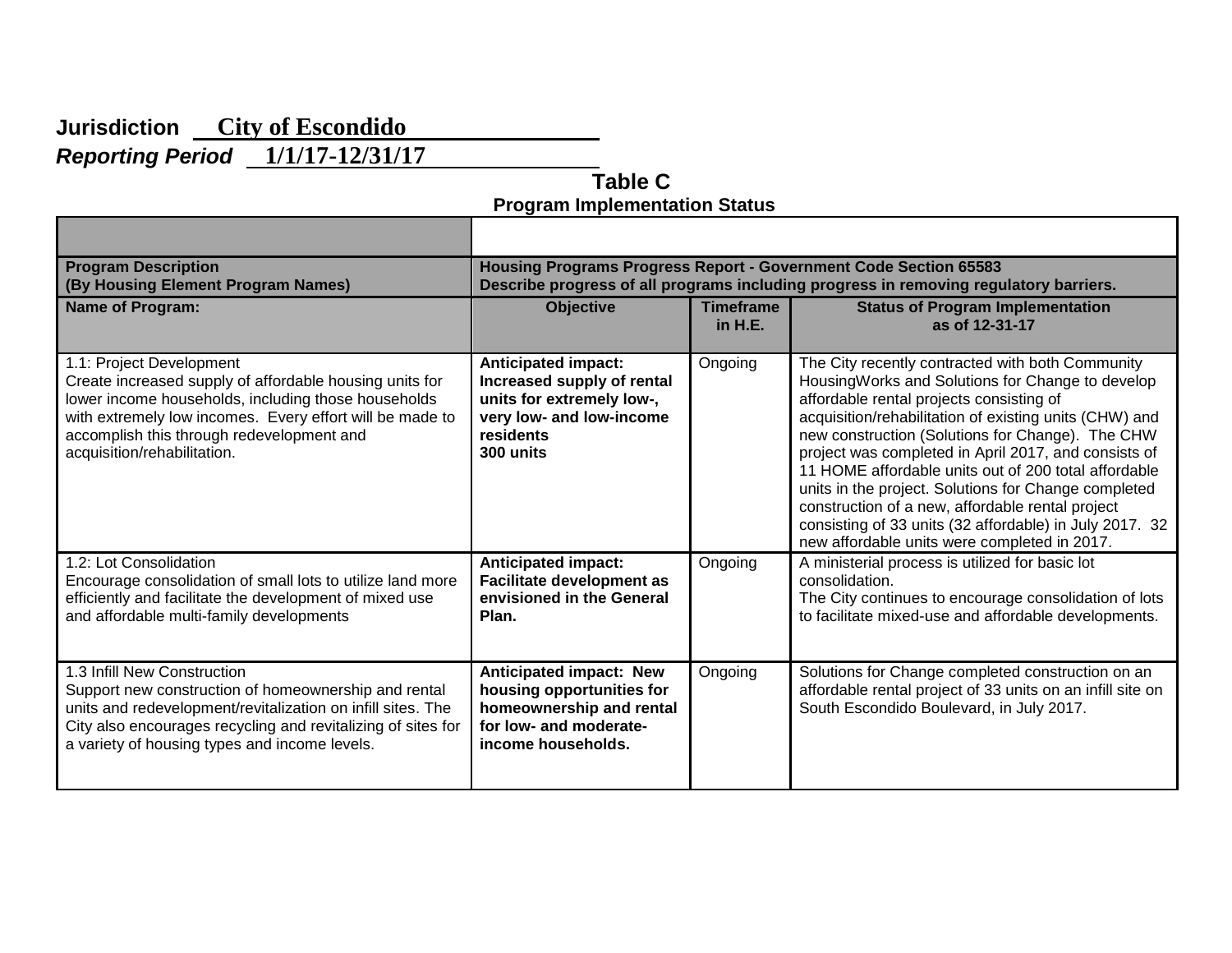| <b>Name of Program:</b>                                                                                                                                               | <b>Objective</b>                                                                                                                                                   | <b>Timeframe</b><br>in H.E.      | Status of Program Implementation as of 12-31-17                                                                                                                                                                                                                                                                                                                                                                                                                                                                                                                                                                                                                                                                                 |
|-----------------------------------------------------------------------------------------------------------------------------------------------------------------------|--------------------------------------------------------------------------------------------------------------------------------------------------------------------|----------------------------------|---------------------------------------------------------------------------------------------------------------------------------------------------------------------------------------------------------------------------------------------------------------------------------------------------------------------------------------------------------------------------------------------------------------------------------------------------------------------------------------------------------------------------------------------------------------------------------------------------------------------------------------------------------------------------------------------------------------------------------|
| 1.4 City-owned Sites<br>Facilitate the redevelopment/development of affordable<br>housing on City-owned sites                                                         | <b>Anticipated impact: Sites</b><br>for affordable housing.<br>Use City-ownership as a<br>potential inducement for<br>rehabilitation of more<br>affordable housing | Ongoing                          | The Housing and Neighborhood Services Division,<br>the Engineering Services Department and the City's<br>Real Property Agent continue to review City-owned<br>properties when they become available as potential<br>sites for redevelopment as affordable housing.                                                                                                                                                                                                                                                                                                                                                                                                                                                              |
| 1.5 Density Bonus<br>Amend Density Bonus Ordinance to be consistent with<br>State law                                                                                 | <b>Anticipated impact:</b><br><b>Additional housing</b><br>opportunities for low- and<br>moderate-income<br>households.                                            | 0-3 years<br>from HE<br>adoption | City Planning staff completed an amendment to the<br>Zoning Code in May 2017 to modify the Density<br>Bonus provisions so they are in conformance with<br>State law.                                                                                                                                                                                                                                                                                                                                                                                                                                                                                                                                                            |
| 2.1 Housing Rehabilitation: Renter Occupied<br>Continue to explore potential rental rehabilitation<br>programs                                                        | <b>Anticipated impact:</b><br><b>Increase rental</b><br>rehabilitation for lower<br>income households (25<br>units).                                               | Ongoing                          | Staff will continue to explore funding opportunities for<br>a new renter-occupied rehabilitation program.<br>Funding from a CalHOME grant allowed the City to<br>re-establish an owner-occupied rehabilitation<br>program for low-income households in single-family<br>residences and mobilehomes in 2015. 4 loans were<br>funded in 2016. One loan was funded in 2017, prior<br>to the program ending in September 2017.                                                                                                                                                                                                                                                                                                      |
| 2.2 Acquisition/Rehabilitation<br>Continue to explore ways to encourage the recycling of<br>deteriorated and older structures for affordable housing<br>opportunities | <b>Anticipated impact:</b><br><b>Additional affordable</b><br>housing opportunities for<br>lower income households.<br>(200 Units)                                 | Ongoing                          | Recycling of existing, dilapidated structures continues<br>to be a priority in Escondido. An RFP was sent out in<br>August 2014 for affordable housing developers,<br>which resulted in contracts with two developers who<br>developed affordable rental projects consisting of<br>acquisition/rehabilitation of existing units.<br>Community HousingWorks completed 11 units within<br>a 200-unit development in 2017, and Urban Housing<br>Communities rehabilitated a 44-unit development,<br>which was completed in 2015. Interfaith Community<br>Services responded to an RFP in 2017 and is in the<br>process of completing acquisition/rehabilitation of an<br>existing 4-unit residential project for affordable units. |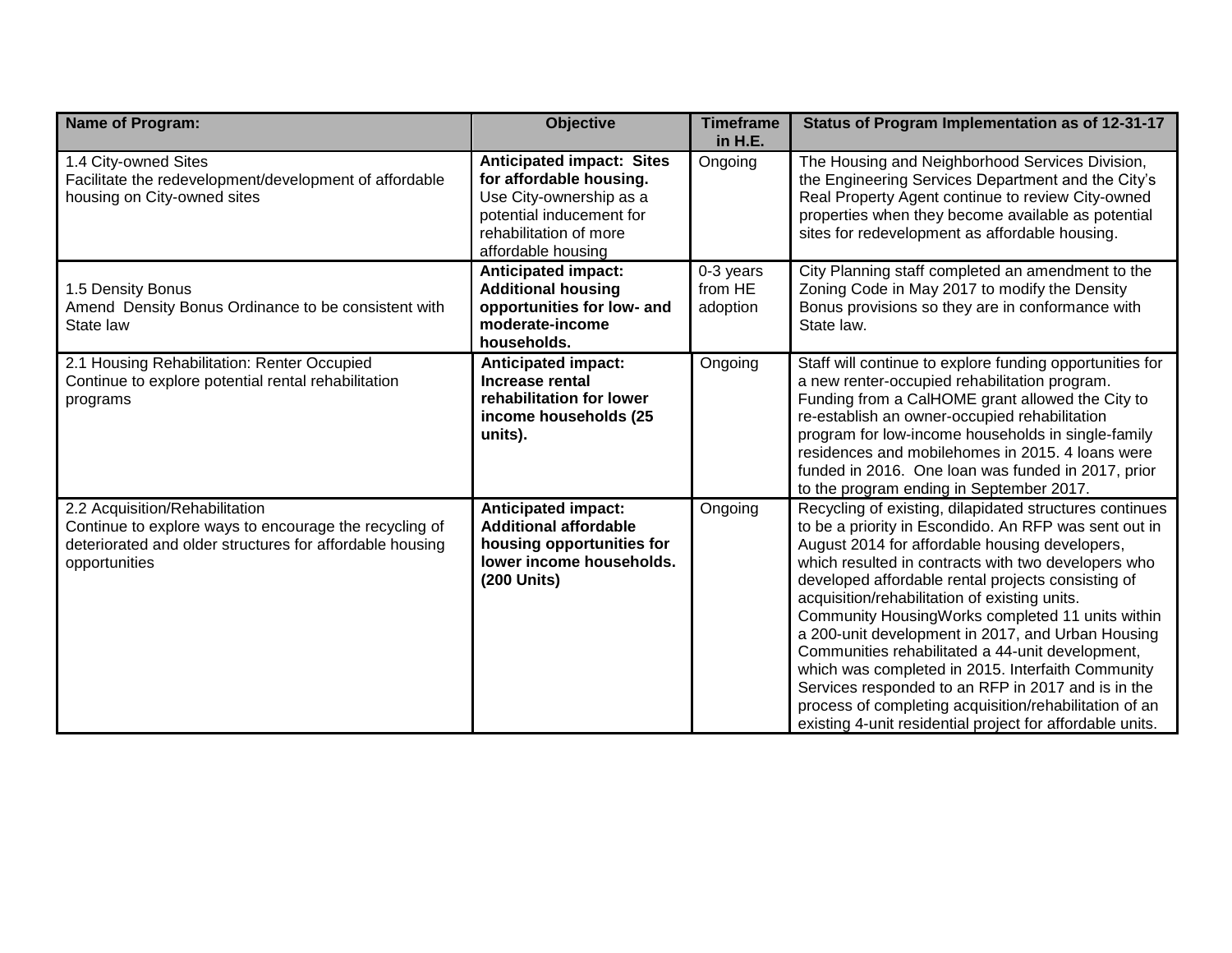| <b>Name of Program:</b>                                                                                                                                                                                                             | <b>Objective</b>                                                                                                                                                                                                                                                                                                                                                                                         | <b>Timeframe</b><br>in H.E. | Status of Program Implementation as of 12-31-17                                                                                                                                                                                                                                                                                                                                                                                                                                                                                                                                                                                                                                                                                                                                                                                                                                                                                                                                                                                                                                                                                                                                                                                                                                                                                         |
|-------------------------------------------------------------------------------------------------------------------------------------------------------------------------------------------------------------------------------------|----------------------------------------------------------------------------------------------------------------------------------------------------------------------------------------------------------------------------------------------------------------------------------------------------------------------------------------------------------------------------------------------------------|-----------------------------|-----------------------------------------------------------------------------------------------------------------------------------------------------------------------------------------------------------------------------------------------------------------------------------------------------------------------------------------------------------------------------------------------------------------------------------------------------------------------------------------------------------------------------------------------------------------------------------------------------------------------------------------------------------------------------------------------------------------------------------------------------------------------------------------------------------------------------------------------------------------------------------------------------------------------------------------------------------------------------------------------------------------------------------------------------------------------------------------------------------------------------------------------------------------------------------------------------------------------------------------------------------------------------------------------------------------------------------------|
| 2.3 Focus on Neighborhoods<br>Collaborate with departments to channel resources and<br>efforts into improvement of neighborhood quality of life,<br>including code enforcement, housing rehabilitation and<br>capital improvements. | Anticipated impact: The<br>concentration of City<br>resources to one<br>neighborhood and the<br>opportunity for significant<br>community impact both in<br>physical improvement and<br>improvement in quality of<br>life for neighborhood<br>residents. (Low- and<br>moderate-income<br>categories). Continue<br>collaborative efforts through<br>funding resources, policies<br>and community outreach. | Ongoing                     | Currently there are 18 recognized neighborhood<br>groups. Project NEAT was started in 2010 to assist<br>residents in solving their own neighborhood problems<br>at a neighborhood (rather than Code Enforcement)<br>level, such as maintenance, graffiti, minor repairs and<br>trash. This effort utilizes Community Development<br>Block Grant (CDBG) funding.<br>The joint efforts to combine resources in targeted<br>neighborhoods, including CDBG funding, grants, and<br>outside financing, will continue, including coordination<br>of public improvements with proposed affordable<br>developments, and neighborhood oriented clean-up<br>projects. Neighborhood collaboration also will be<br>coordinated with the Police Department and other<br>City Departments through the Neighborhood<br>Transformation Project (NTP).<br>In 2017 the City Council approved the 2017-2018 City<br>Council Action Plan, which includes a Neighborhood<br>Improvement element. This element includes<br>strategies for improving aging neighborhoods,<br>including increasing code enforcement activity,<br>addressing issues related to homelessness,<br>improving neighborhood appearance, improving<br>traffic flow, developing more recreation opportunities<br>for youth, and improving park, public works and<br>library facilities. |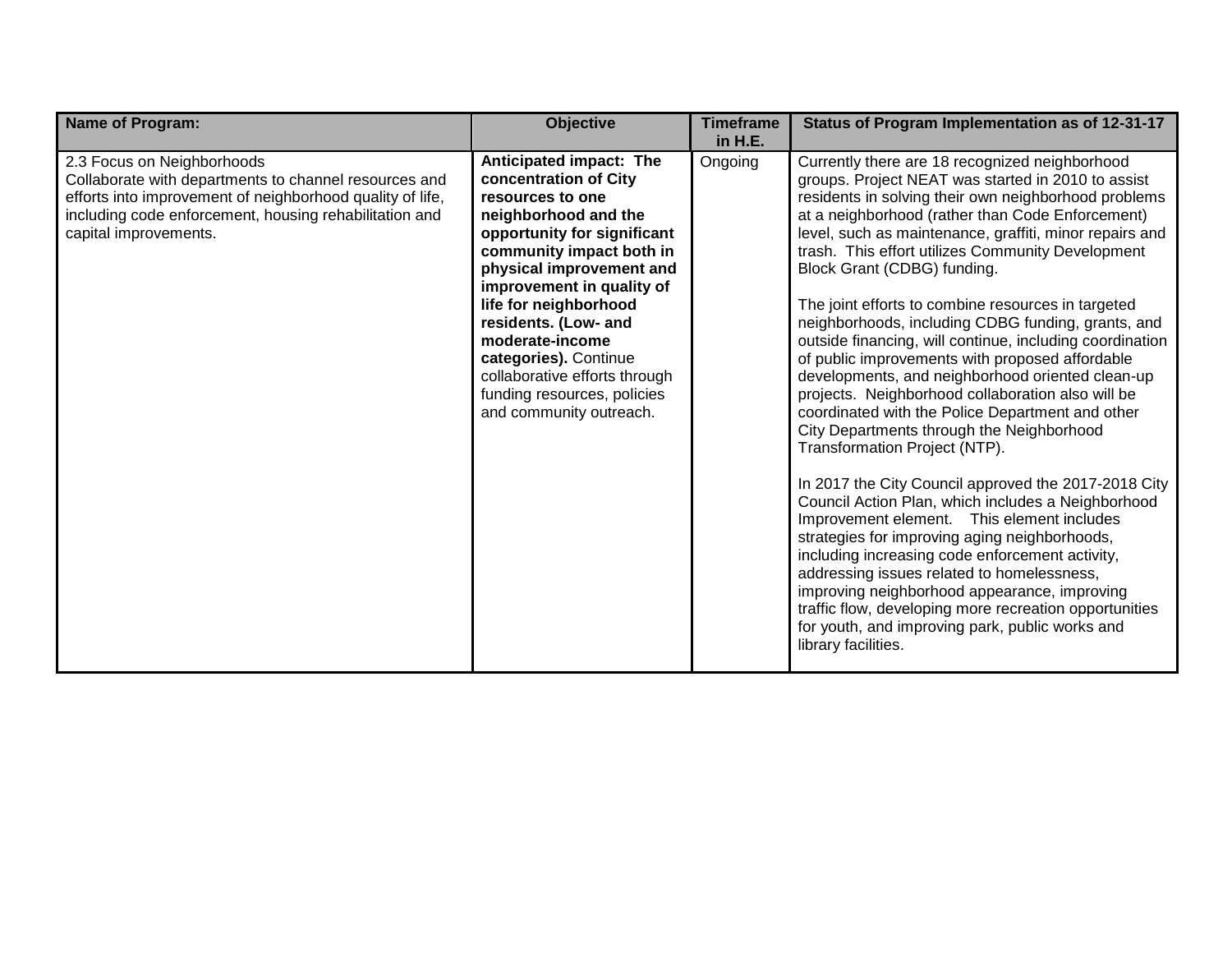| <b>Name of Program:</b>                                                                                                                                                                                                                 | <b>Objective</b>                                                                                                                                                                                                                                                                             | <b>Timeframe</b><br>in H.E. | Status of Program Implementation as of 12-31-17                                                                                                                                                                                                                                                                                                                                   |
|-----------------------------------------------------------------------------------------------------------------------------------------------------------------------------------------------------------------------------------------|----------------------------------------------------------------------------------------------------------------------------------------------------------------------------------------------------------------------------------------------------------------------------------------------|-----------------------------|-----------------------------------------------------------------------------------------------------------------------------------------------------------------------------------------------------------------------------------------------------------------------------------------------------------------------------------------------------------------------------------|
| 2.4 Preservation of at-Risk Housing<br>Continue to explore means to continue housing<br>affordability for lower income households that would be<br>impacted by the conversion of subsidized projects to<br>market-rate housing          | <b>Anticipated impact:</b><br><b>Continued affordability of</b><br>subsidized housing<br>developments.<br>If owner wishes to sell,<br>contact potential buyers who<br>would want to extend<br>affordability and, if<br>unsuccessful, follow-up with<br>Section 8 and relocation<br>potential | Ongoing                     | The City will continue to monitor at-risk units,<br>particularly those identified in the Housing Element.<br>This effort is ongoing. The City worked with<br>Community HousingWorks to preserve the<br>affordability of 200 units in Cypress Cove (now<br>Manzanita) while extending affordability on 11 of the<br>units using HOME funds. No at-risk units were lost in<br>2017. |
| 3.1: First-Time Homebuyer/Home Entry Loan Program<br>(HELP)<br>Provide low-interest loans to lower income households for<br>closing costs and down payment, of lesser of 5% of<br>purchase price or \$25,000, using federal HOME loans. | <b>Anticipated impact:</b><br><b>Increased homeownership</b><br>opportunities for lower<br>income households (150<br>households).                                                                                                                                                            | Ongoing                     | 0 HELP loans funded during 2017<br>0 HELP loans funded during 2016<br>4 HELP loans funded during 2015<br>2 HELP loans funded during 2014<br>3 HELP loans funded during 2013<br>9 Total<br>In December 2017, Housing and Neighborhood<br>Services staff met with local real estate professionals<br>to discuss possible impediments to FTHB loans and<br>possible solutions.       |
| 3.2 First-Time Homebuyer/Mortgage Credit Certificates<br>Provide mortgage credit certificates to first-time<br>homebuyers to reduce federal income taxes and more<br>easily qualify for a loan.                                         | <b>Anticipated impact:</b><br><b>Additional homeownership</b><br>opportunities for low- and<br>moderate-income<br>households (20<br>households).                                                                                                                                             | Ongoing                     | Although MCCs will remain available to Escondido<br>residents, the local MCC administrator retired and<br>MCCs will not be reported locally after 2014.                                                                                                                                                                                                                           |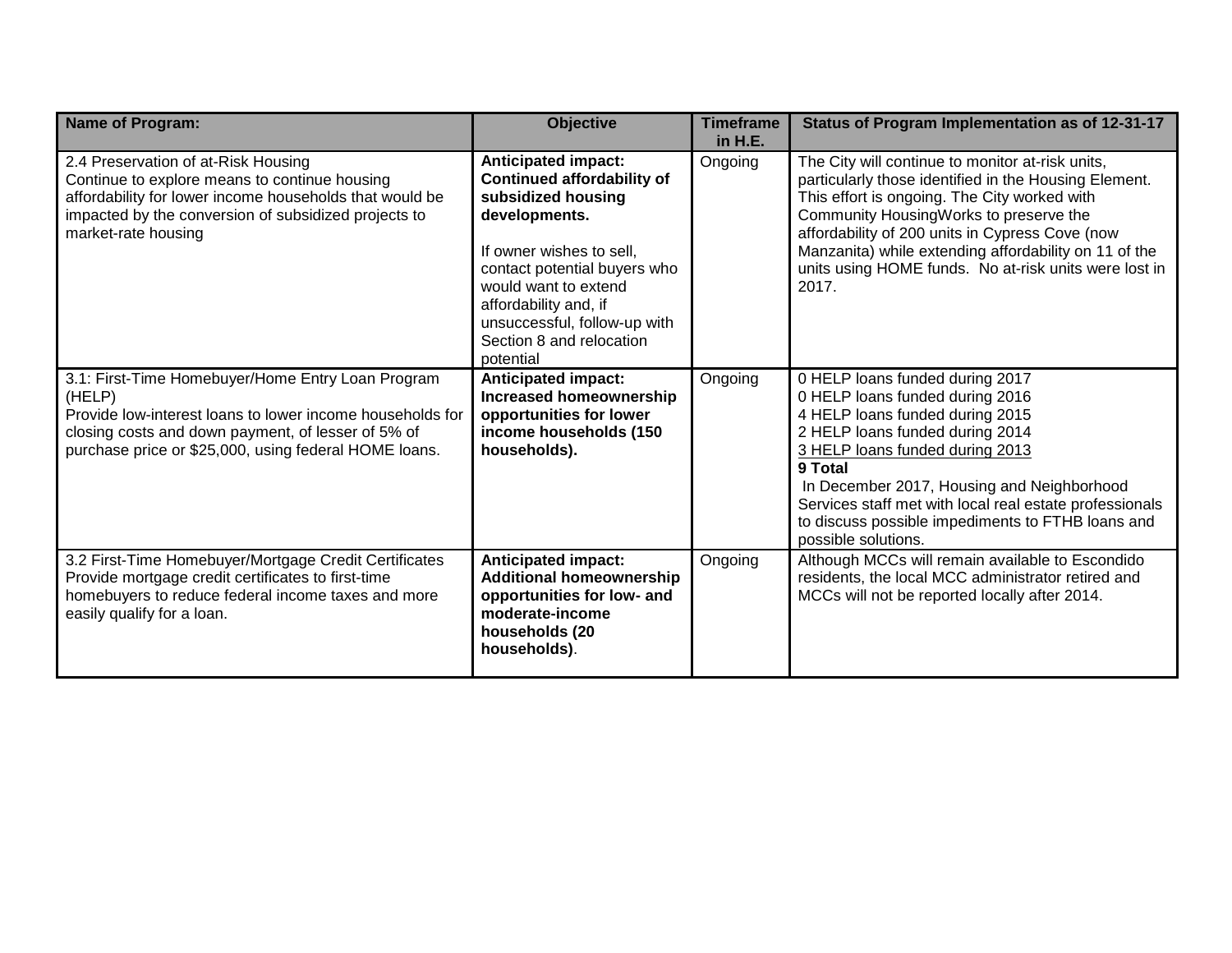| <b>Name of Program:</b>                                                                                                                                                     | <b>Objective</b>                                                                                                                                                                                                                                                                                                                                                                                                                                                                                                                                        | <b>Timeframe</b><br>in H.E. | Status of Program Implementation as of 12-31-17                                                                                                                                                                                                                                                                                                                                                                                                                                                                                                                                                                |
|-----------------------------------------------------------------------------------------------------------------------------------------------------------------------------|---------------------------------------------------------------------------------------------------------------------------------------------------------------------------------------------------------------------------------------------------------------------------------------------------------------------------------------------------------------------------------------------------------------------------------------------------------------------------------------------------------------------------------------------------------|-----------------------------|----------------------------------------------------------------------------------------------------------------------------------------------------------------------------------------------------------------------------------------------------------------------------------------------------------------------------------------------------------------------------------------------------------------------------------------------------------------------------------------------------------------------------------------------------------------------------------------------------------------|
| 3.3 Rental Subsidy<br>Provide households with affordable rents through rent<br>subsidy programs for households with incomes not<br>exceeding 50% of the Area Median Income. | Collaborate with HUD (and<br>the Housing Authority of San<br>Diego County) toward the<br>provision of Section 8 Rental<br>Subsidy to households<br>earning 50% or less of the<br>median income<br>Provide rental subsidy to<br>low-income seniors and<br>persons with disabilities in<br>mobilehomes parks and<br>apartments<br>Anticipated impact: Rental<br>Assistance for very low-<br>income households, 1,200<br>households, with Housing<br><b>Choice Vouchers.</b><br>110 very low income<br>senior/disabled<br>households for rent<br>subsidies | Ongoing                     | Ongoing. During 2017, 1,066 Escondido households<br>were assisted with a Section 8 Rental Subsidy<br>(Housing Choice Voucher). An additional 10,046 are<br>on the wait list in Escondido.<br>During 2016, 26 senior households (or persons with a<br>disability) in mobilehome parks, and another 11 in<br>apartments, for a total of 37, were receiving a<br>monthly rental subsidy while waiting for HUD Section<br>8 eligibility. Eligibility for the Rental Subsidy program<br>was tightened in 2012 due to the loss of<br>redevelopment funds. Continuation of the program in<br>the future is uncertain. |
| 3.4 Mobilehome Park Conversion<br>Provide technical assistance to mobilehome resident<br>groups in the conversion of existing parks to resident<br>ownership                | <b>Anticipated impact:</b><br><b>Continued mobilehome</b><br>resident ownership<br>opportunities for lower<br>income residents. Continue<br>to work with City policies and<br>procedures to assist in<br>conversion                                                                                                                                                                                                                                                                                                                                     | Ongoing                     | The City continues to provide technical assistance to<br>mobilehome parks considering conversions to<br>resident ownership. No recent conversions have<br>been requested. The City continues to manage the<br>remaining city-owned spaces in Escondido Views (5<br>lots) and Mountain Shadows (23 lots).                                                                                                                                                                                                                                                                                                       |
| 3.5 Mobilehome Rent Review<br>Rent review via the Rent Review Board of applications for<br>increases in mobilehome parks                                                    | <b>Anticipated impact:</b><br><b>Stabilized rents for</b><br>mobilehome residents,<br>many of whom are lower<br>income.                                                                                                                                                                                                                                                                                                                                                                                                                                 | Ongoing                     | During 2017, four short-form rent review hearings and<br>no long-form rent review hearing were held. Average<br>monthly increases approved for short form<br>applications ranged from \$6.79 to \$14.30.                                                                                                                                                                                                                                                                                                                                                                                                       |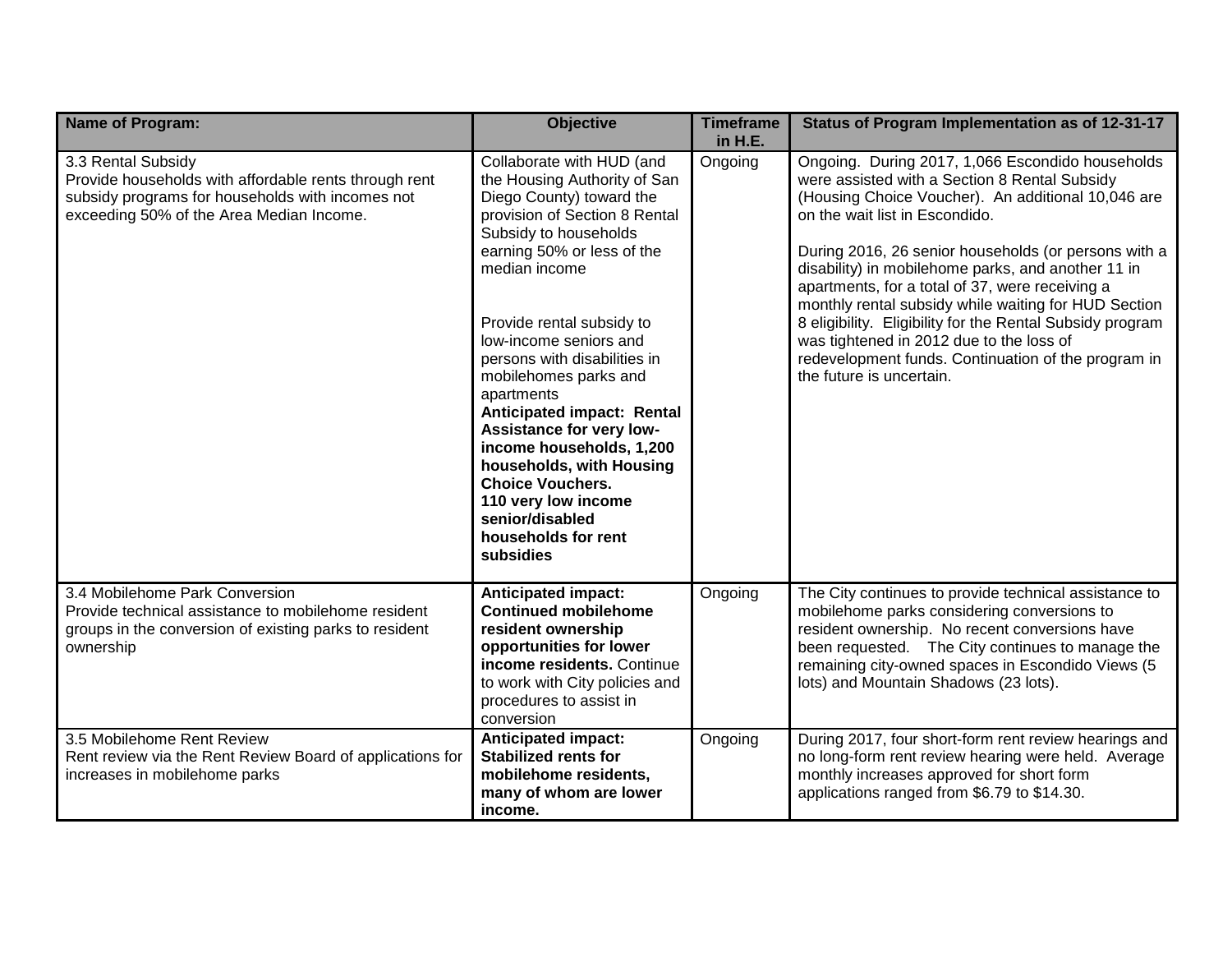| Name of Program:                                                                                                                                                                                                                                      | <b>Objective</b>                                                                                                                                                                           | <b>Timeframe</b><br>in H.E.                             | Status of Program Implementation as of 12-31-17                                                                                                                                                                                                                                                                                                                                                                                                                                                                                                                                                                                                                                                                                                                        |
|-------------------------------------------------------------------------------------------------------------------------------------------------------------------------------------------------------------------------------------------------------|--------------------------------------------------------------------------------------------------------------------------------------------------------------------------------------------|---------------------------------------------------------|------------------------------------------------------------------------------------------------------------------------------------------------------------------------------------------------------------------------------------------------------------------------------------------------------------------------------------------------------------------------------------------------------------------------------------------------------------------------------------------------------------------------------------------------------------------------------------------------------------------------------------------------------------------------------------------------------------------------------------------------------------------------|
| 3.6: Fair Housing<br>Actively engage in furthering fair housing for all residents<br>through specific education outreach and monitoring<br>activities                                                                                                 | <b>Anticipated impact:</b><br><b>Continued enforcement of</b><br>the Fair Housing Plan<br>which will prevent<br>discrimination in housing<br>and disputes between<br>landlords and tenants | Ongoing                                                 | In 2017 the City contracted with the Legal Aid Society<br>of San Diego, Inc. to provide fair housing services to<br>Escondido residents, including counseling, mediation<br>in landlord/tenant disputes, and bilingual assistance.<br>City staff continues to disperse information at public<br>counters, review potential impediments to fair<br>housing, and meet with other jurisdictions to discuss<br>and address potential regional impediments. The<br>City of Escondido has been working collaboratively<br>with other jurisdictions in the San Diego County<br>region to address the requirements for Affirmatively<br>Furthering Fair Housing. Following HUD's current<br>requirements, an Analysis of Impediments (AI) will be<br>completed for the region. |
| 4.1 Emergency Shelters<br>Amend the Zoning Code to permit emergency shelters by<br>right, consistent with State law.                                                                                                                                  | <b>Anticipated impact:</b><br>Provision of shelter for<br>families/individuals with<br>special needs.<br>Consistency with state law.                                                       | Within one<br>year of<br>Housing<br>Element<br>adoption | The City's Emergency Shelter Overlay, in compliance<br>with State law, was approved by the City Council on<br>October 23, 2013. Although staff was asked to re-<br>evaluate the location and size of the Overlay in 2015,<br>the City Council left the overlay unchanged and the<br>City is in compliance. A year round shelter operated<br>by Interfaith Community Services currently operates<br>outside the Overlay area.                                                                                                                                                                                                                                                                                                                                           |
| 4.2: Transitional/Supportive Housing<br>Amend the Zoning Code to differentiate<br>transitional/supportive housing operated as group<br>quarters versus a regular housing development. Uses<br>will be permitted where housing is otherwise permitted. | <b>Anticipated impact:</b><br><b>Increased housing</b><br>opportunities for special<br>needs persons.                                                                                      | 0-3 years<br>from HE<br>adoption                        | An amendment to the Zoning Code to define<br>transitional and supportive units as specified in State<br>law, and to permit them where residential units are<br>otherwise permitted, was completed in June 2017.                                                                                                                                                                                                                                                                                                                                                                                                                                                                                                                                                        |
| 4.3: Senior Housing Ordinance<br>Amend the Zoning Code to permit senior housing by right<br>where housing is permitted.                                                                                                                               | <b>Anticipated impact:</b><br><b>Increased housing</b><br>opportunities for seniors                                                                                                        | 0-3 years<br>from HE<br>adoption                        | An amendment to the Zoning Code to permit senior<br>housing by right where housing is permitted, was<br>completed in June 2017.                                                                                                                                                                                                                                                                                                                                                                                                                                                                                                                                                                                                                                        |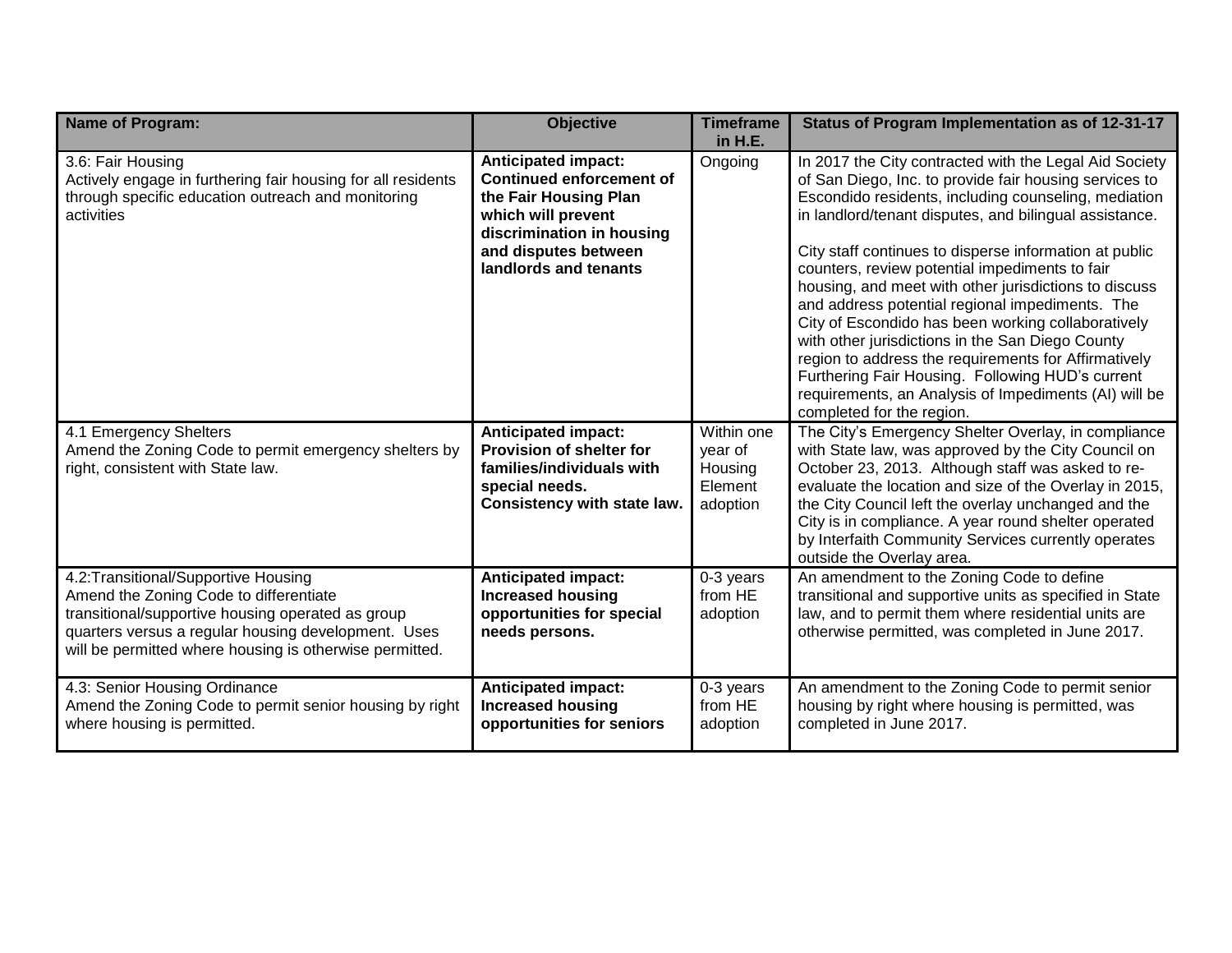| 4.4: Monitoring of Growth Management Measure<br>Periodically monitor and evaluate Proposition S for its<br>impacts on the cost, supply and timing of affordable<br>housing. Analyze the ability to accommodate the city's<br>regional housing need, constraints on supply and<br>affordability of housing. | <b>Anticipated impact:</b><br>Increased public<br>awareness of the City's<br>housing needs and<br>obligations under state<br>law.                                      | Ongoing                     | The Housing Element shows that the City's RHNA<br>can be accommodated. In 2017 it does not appear<br>that existence of Proposition "S" discouraged or<br>prevented construction of market or affordable units.<br>City will continue to monitor RHNA progress annually<br>to determine whether growth management policies<br>impact the city's ability to accommodate the<br>affordable housing need.                                                                                                                                                                                                                                                                        |
|------------------------------------------------------------------------------------------------------------------------------------------------------------------------------------------------------------------------------------------------------------------------------------------------------------|------------------------------------------------------------------------------------------------------------------------------------------------------------------------|-----------------------------|------------------------------------------------------------------------------------------------------------------------------------------------------------------------------------------------------------------------------------------------------------------------------------------------------------------------------------------------------------------------------------------------------------------------------------------------------------------------------------------------------------------------------------------------------------------------------------------------------------------------------------------------------------------------------|
| Name of Program:                                                                                                                                                                                                                                                                                           | <b>Objective</b>                                                                                                                                                       | <b>Timeframe</b><br>in H.E. | Status of Program Implementation as of 12-31-17                                                                                                                                                                                                                                                                                                                                                                                                                                                                                                                                                                                                                              |
| 5.1: Affordable Housing Financing<br>Continue to pursue a variety of funding sources to<br>support affordable housing in the community.                                                                                                                                                                    | <b>Anticipated impact:</b><br>Acquisition, rehabilitation,<br>preservation or<br>construction of affordable<br>housing for lower and<br>moderate income<br>households. | Ongoing                     | Staff continues to pursue all available opportunities<br>to utilize additional funding sources for potential<br>projects and programs, including tax credits and<br>grants.                                                                                                                                                                                                                                                                                                                                                                                                                                                                                                  |
| 5.2: Housing Information and Referral<br>Update public information in many formats identifying the<br>City's housing programs and provide opportunities to<br>market those programs.                                                                                                                       | <b>Anticipated impact: More</b><br>effective and targeted<br>housing programs<br>(especially for lower<br>income households).                                          | Ongoing                     | Housing program and project information is updated<br>as needed and is distributed via a variety of avenues,<br>such as the City website, brochures, mailers, referral<br>cards and at City Hall. The city website was updated<br>in late 2010 and again at the beginning of 2018.<br>Updates to the website are ongoing as needed. In<br>2016 the Housing and Neighborhood Services<br>Divisions were merged into the Housing and<br>Neighborhood Services Division under the Housing<br>and Neighborhood Services Manager. This allows for<br>streamlined assistance to the public. Staff continues<br>to seek additional ways to distribute information to the<br>public. |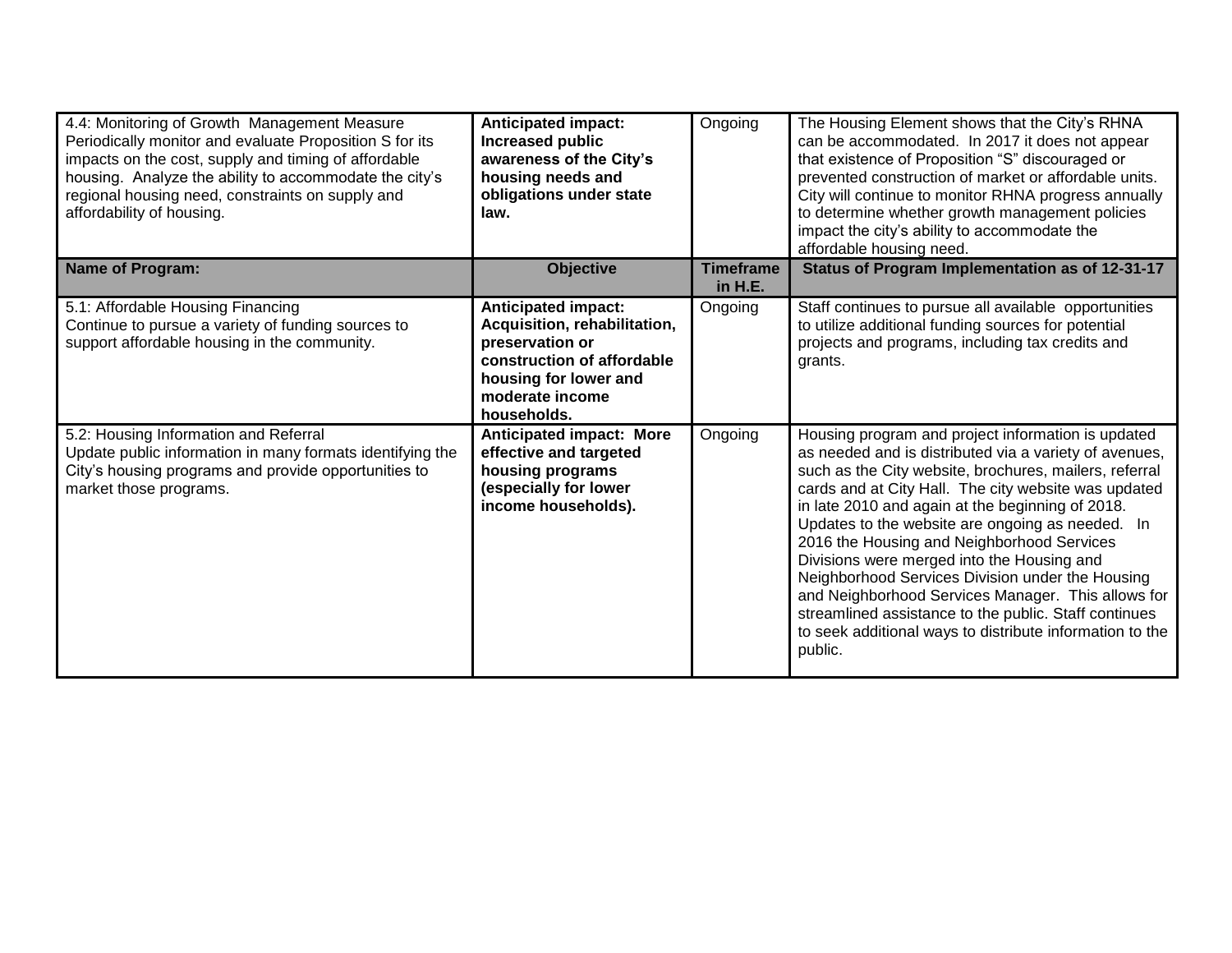#### **CONSTRAINTS**

The 2013-2020 Housing Element listed the following governmental constraints. The specific issue, page number, action and status are listed below.

| <b>Issue</b>                                                                                                                                                     | Page #  | <b>Action</b>                                                                                                                                 | <b>Status</b>                                                                                                                                                                                                                                                                                                                                                                                                                                                                                                                                                                                                                                                                                                                                       |
|------------------------------------------------------------------------------------------------------------------------------------------------------------------|---------|-----------------------------------------------------------------------------------------------------------------------------------------------|-----------------------------------------------------------------------------------------------------------------------------------------------------------------------------------------------------------------------------------------------------------------------------------------------------------------------------------------------------------------------------------------------------------------------------------------------------------------------------------------------------------------------------------------------------------------------------------------------------------------------------------------------------------------------------------------------------------------------------------------------------|
| <b>Land Use Controls</b><br>Residential designations, specific plans, growth<br>management controls, overlay zones/districts, and the<br>density bonus ordinance | $IV-67$ | Evaluate land use issues for direct<br>impact on provision of housing for all<br>economic sectors of the community.                           | The City's General Plan comprehensive<br>update was completed in 2012, including<br>increasing densities with a new Urban V<br>designation and introducing minimum floor<br>densities in some urban areas. The<br>Downtown Specific Plan was updated in<br>2013, including increasing residential<br>densities (up to 100 du/ac) in the downtown<br>core, which should lead to an increase in<br>production of multi-family units. The City is<br>currently working with a consultant to<br>update the South Escondido Boulevard<br>Area Plan, which will incorporate smart<br>growth principles, allowing additional<br>opportunities for mixed-use and transit<br>oriented development. The Plan is<br>anticipated to be completed in early 2018. |
| <b>Residential Development Standards</b>                                                                                                                         | $IV-76$ | Evaluate residential development<br>standards to ensure they are not<br>unreasonably limiting the number of<br>units that may be constructed. | Development standards and parcel<br>requirements offer flexibility to encourage<br>development. With the adoption of the<br>revised density bonus and residential<br>incentive ordinance in 2017 more flexibility<br>will be available to affordable housing<br>developers. In 2017 standards for<br>developing Accessory Dwelling Units were<br>modified and brought into compliance with<br>the State. During 2017 many other sections<br>of the Zoning Code were updated for<br>consistency with state law. Development<br>standards will continue to be reviewed as<br>needed.                                                                                                                                                                  |